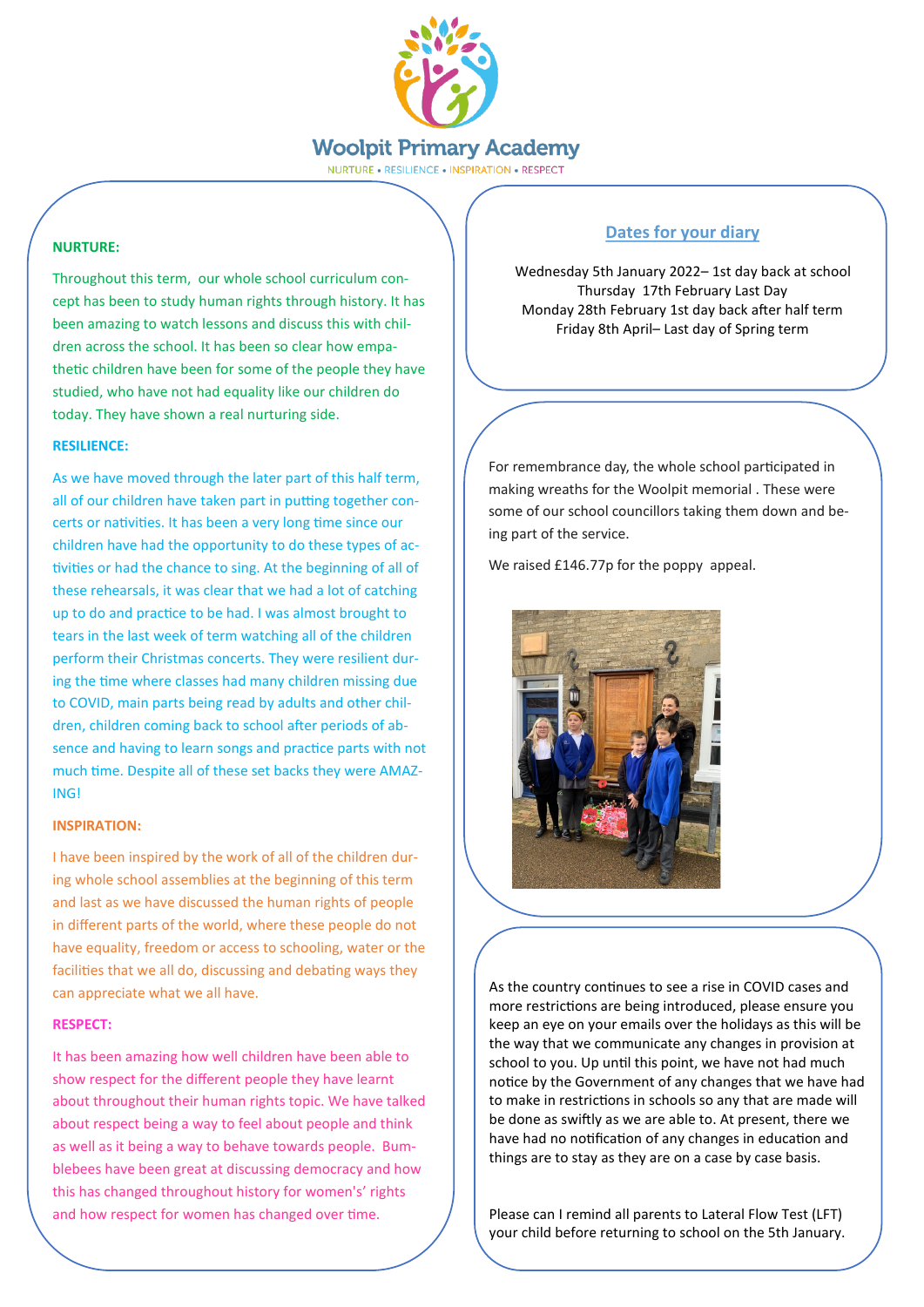#### **Clubs for next Term**

 $\Rightarrow$  In January we will be running an afterschool club on a Wednesday.

For the first half of term we will be offering dodgeball for years 4-6. The first session will be on  $12<sup>th</sup>$  January 2022 and the last session will be on 9<sup>th</sup> February 2022 and will cost £15.00

For the second half of term we will be offering football for years 1-3. The first session will be on  $2^{nd}$  March 2022 and the last session will be on 30<sup>th</sup> March and will cost £15.00

To book your child's place please log onto schoolgateway.

 $\Rightarrow$  Miss Bridge will also continue to run her dance club on a Tuesday after school. 3:15–4:15

## **Hedgehog Class**

This half term we have been focusing our learning around Our Power of reading text, the Lonely Beast.



This has been the inspiration for Our writing, where we have produced newspaper reports to let people know that there has been a beast seen in the city park and have created our own versions of the story using story maps.

This has also been the focus for Our Geography learning as it has helped us to think about the world around us and the features in it. We have learnt about human and physical features and have used a map of the world to locate where we live and to name other countries in the world, where other beasts may be living. We are getting ready this week to set up a party in our classroom for the lonely beast and all of his friends. This has tied in nicely with getting ready for Christmas and making Christmas decorations and food for a class Christmas party and games on the last day of term. Everyone has been working really hard this half term and it has been lovely to see how settled all of the new Hedgehogs are now. We are all very tired and are looking forward to a well deserved break over the Christmas holidays.

### **Bumblebee Class**

Bumblebees have had a fantastic term. We have been incredibly busy and I couldn't be prouder of the work that they have achieved. Despite all the upheavals we have had in our class the children have shown great resilience.

The children have loved learning about Human Rights and have been thoroughly inspired by Emmeline Pankhurst and what she and the Suffragettes achieved. The children enjoyed creating their Votes for Women sashes in DT and using pencils to draw London landmarks. We are also masters at knowing the three steps to calming down in PATHS and can take a deep breath or two before we say the problem and how we feel.

Finally, we couldn't be prouder of how they all stepped up to produce a Nativity, which you can find on our google classrooms page. It is not the full-blown show that we would have liked with an audience, and due to so many of our fabulous actors being poorly in the weeks leading up to it there were many cast changes to be had. However, the children loved being on the stage, wearing their costumes and singing their hearts out. Well done Bumblebees.